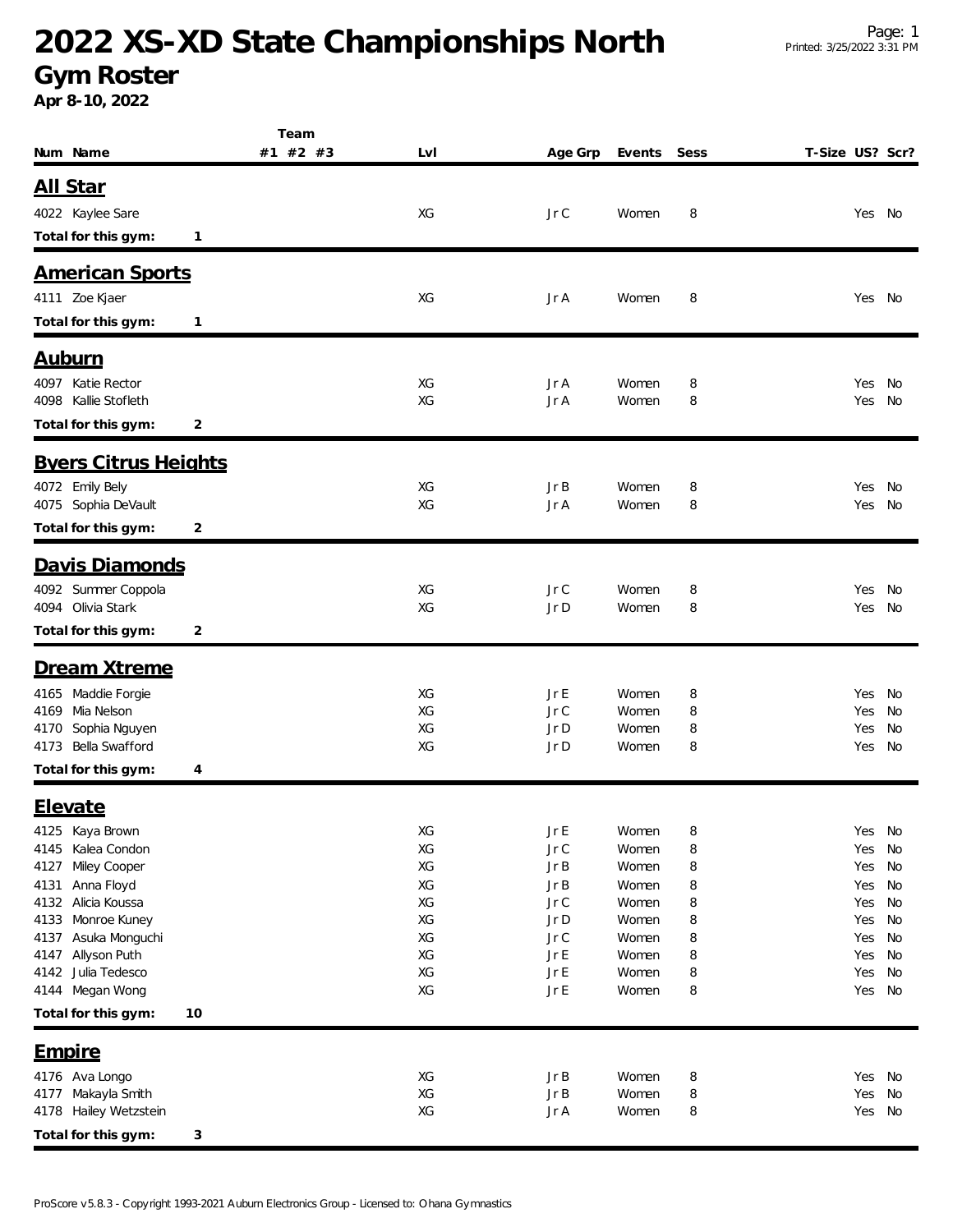## **2022 XS-XD State Championships North**

**Gym Roster**

**Apr 8-10, 2022**

|                                         | Team     |          |              |                |        |                 |            |          |  |
|-----------------------------------------|----------|----------|--------------|----------------|--------|-----------------|------------|----------|--|
| Num Name                                | #1 #2 #3 | Lvl      | Age Grp      | Events         | Sess   | T-Size US? Scr? |            |          |  |
| <b>Extreme</b>                          |          |          |              |                |        |                 |            |          |  |
| 4064 Cailyn Kuebler                     |          | XG       | Jr A         | Women          | 8      |                 | Yes        | No       |  |
| Chayla Kuebler<br>4160                  |          | XG       | Jr A         | Women          | 8      |                 | Yes        | No       |  |
| 4163 Charlotte Tharp                    |          | XG       | Jr B         | Women          | 8      |                 | Yes        | No       |  |
| Total for this gym:<br>3                |          |          |              |                |        |                 |            |          |  |
| $F$ lip $2$ It                          |          |          |              |                |        |                 |            |          |  |
|                                         |          |          |              |                |        |                 |            |          |  |
| 4066 Ellie Saunders<br>4068 Elyse Smith |          | XG<br>XG | Jr C<br>Jr D | Women<br>Women | 8<br>8 |                 | Yes<br>Yes | No<br>No |  |
|                                         |          |          |              |                |        |                 |            |          |  |
| Total for this gym:<br>2                |          |          |              |                |        |                 |            |          |  |
| <b>Four Stars</b>                       |          |          |              |                |        |                 |            |          |  |
| 4183 Victoria Calica Sayo               |          | XG       | Jr E         | Women          | 8      |                 | Yes        | No       |  |
| 4185 Addy Ramos                         |          | XG       | Jr D         | Women          | 8      |                 | Yes        | No       |  |
| Total for this gym:<br>2                |          |          |              |                |        |                 |            |          |  |
| <b>Golden Bear</b>                      |          |          |              |                |        |                 |            |          |  |
| 4009 Julianna Calahong-Zamora           |          | XG       | Jr C         | Women          | 8      |                 | Yes        | No       |  |
| Jolie Gensler<br>4013                   |          | XG       | Jr E         | Women          | 8      |                 | Yes        | No       |  |
| Aileen Gomez<br>4014                    |          | XG       | Jr D         | Women          | 8      |                 | Yes        | No       |  |
| Ella Winnicki<br>4017                   |          | XG       | Jr E         | Women          | 8      |                 | Yes        | No       |  |
| Total for this gym:<br>4                |          |          |              |                |        |                 |            |          |  |
| <b>Gymnastics Zone</b>                  |          |          |              |                |        |                 |            |          |  |
| Peyton Anderson<br>4031                 |          | XG       | Jr C         | Women          | 8      |                 | Yes        | No       |  |
| Arden Galante<br>4035                   |          | XG       | Jr B         | Women          | 8      |                 | Yes        | No       |  |
| Cara Hamilton<br>4036                   |          | XG       | Jr D         | Women          | 8      |                 | Yes        | No       |  |
| Emily McConn<br>4037                    |          | XG       | Jr E         | Women          | 8      |                 | Yes        | No       |  |
| 4040 Isabella Shackford                 |          | XG       | Jr C         | Women          | 8      |                 | Yes        | No       |  |
| Total for this gym:<br>5                |          |          |              |                |        |                 |            |          |  |
| <b>International</b>                    |          |          |              |                |        |                 |            |          |  |
| 4190 Kristina Kristof                   |          | XG       | Jr E         | Women          | 8      |                 | Yes No     |          |  |
| Lea La<br>4191                          |          | XG       | Jr A         | Women          | 8      |                 | Yes        | No       |  |
| 4192 Amari Wilson                       |          | XG       | Jr B         | Women          | 8      |                 | Yes        | No       |  |
| Total for this gym:<br>3                |          |          |              |                |        |                 |            |          |  |
| Inversion                               |          |          |              |                |        |                 |            |          |  |
| 4149 Memphis Baughman                   |          | XG       | Jr E         | Women          | 8      |                 | Yes No     |          |  |
| 4152 Izzy Cowen                         |          | XG       | Jr A         | Women          | 8      |                 | Yes        | No       |  |
| 4153 Winter Crawford                    |          | XG       | Jr C         | Women          | 8      |                 | Yes No     |          |  |
| Total for this gym:<br>3                |          |          |              |                |        |                 |            |          |  |
| <b>Marin Elite</b>                      |          |          |              |                |        |                 |            |          |  |
| 4119 Chelsea Sugarman                   |          | XG       | Jr D         | Women          | 8      |                 | Yes No     |          |  |
|                                         |          |          |              |                |        |                 |            |          |  |
| Total for this gym:<br>1                |          |          |              |                |        |                 |            |          |  |